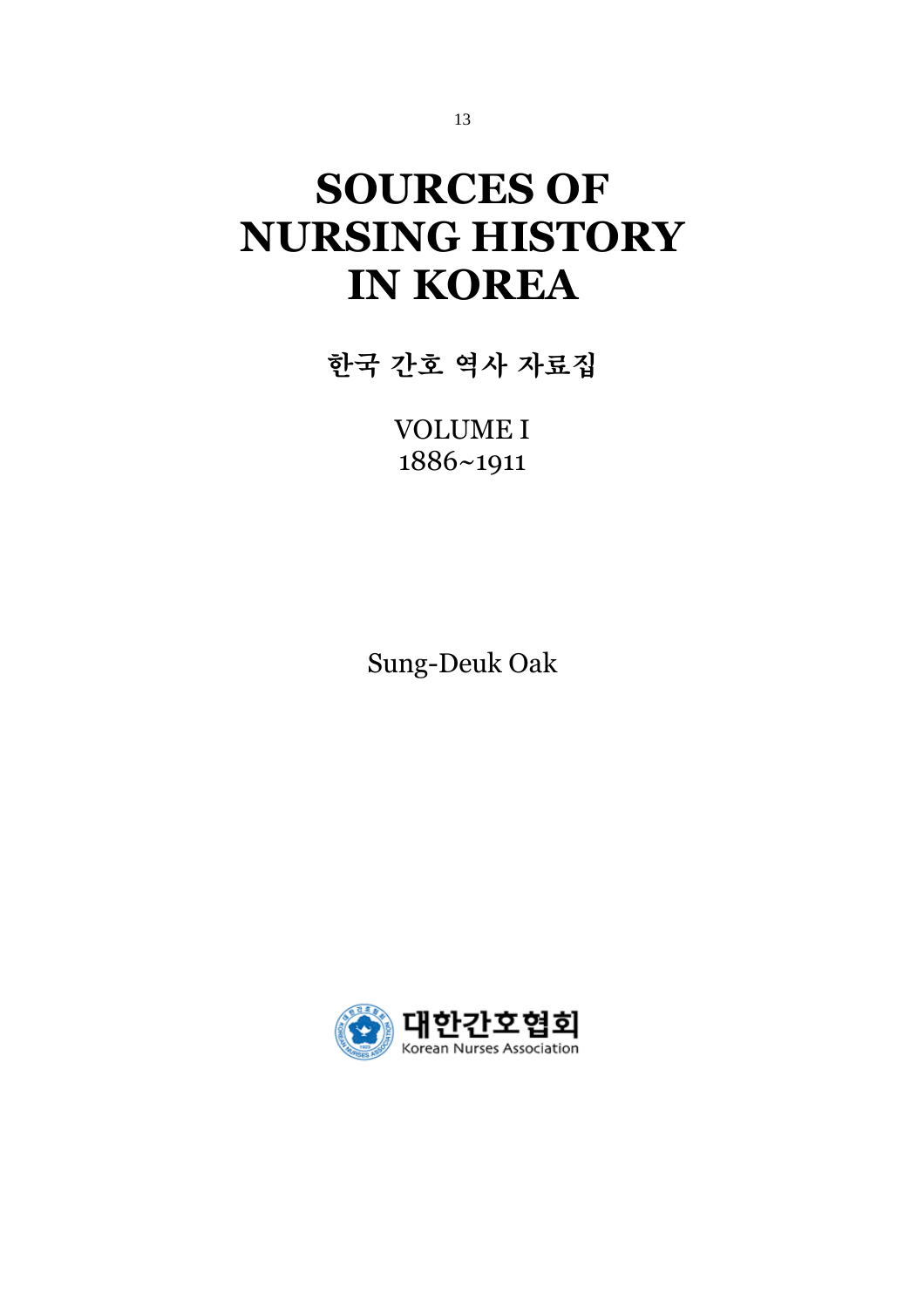### **CONTENTS**

### **Part I. Original Sources**

| 45  |     |  |
|-----|-----|--|
| 53  |     |  |
| 74  |     |  |
| 75  |     |  |
| 76  |     |  |
| 80  |     |  |
| 92  |     |  |
|     |     |  |
| 125 |     |  |
|     |     |  |
| 135 |     |  |
|     |     |  |
|     |     |  |
|     |     |  |
|     |     |  |
|     |     |  |
|     |     |  |
|     |     |  |
|     |     |  |
|     |     |  |
|     |     |  |
|     |     |  |
|     |     |  |
|     | 174 |  |
| 175 |     |  |
| 176 |     |  |
| 178 |     |  |
| 180 |     |  |
| 183 |     |  |
| 186 |     |  |
| 187 |     |  |
| 188 |     |  |
| 191 |     |  |
| 196 |     |  |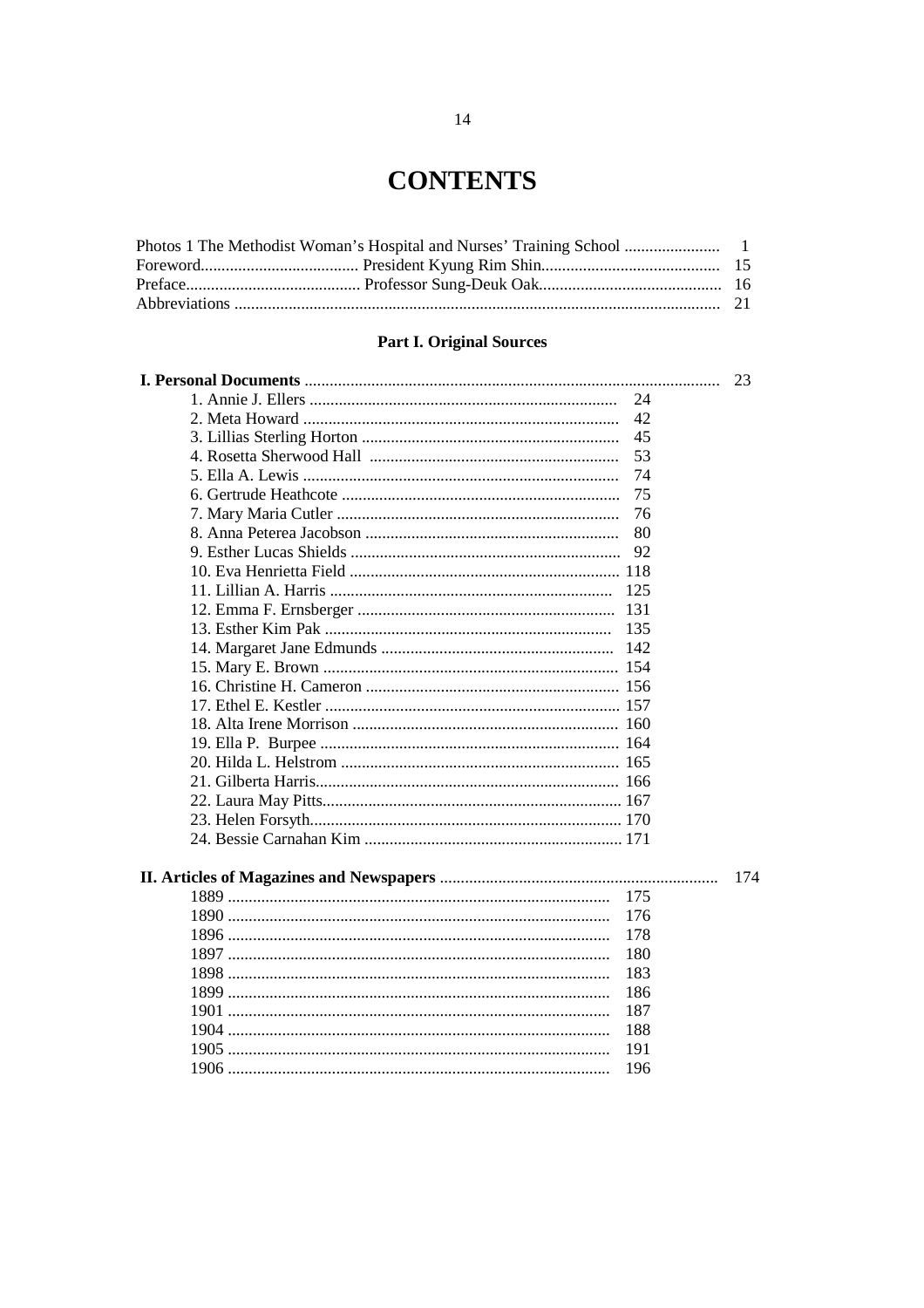|                                                                          | 199 |     |
|--------------------------------------------------------------------------|-----|-----|
|                                                                          | 204 |     |
|                                                                          | 206 |     |
|                                                                          | 210 |     |
|                                                                          |     |     |
|                                                                          | 215 |     |
|                                                                          | 220 |     |
|                                                                          | 226 |     |
|                                                                          | 231 |     |
|                                                                          | 236 |     |
|                                                                          | 240 |     |
|                                                                          | 244 |     |
|                                                                          | 249 |     |
|                                                                          | 254 |     |
|                                                                          | 263 |     |
|                                                                          | 270 |     |
|                                                                          | 282 |     |
|                                                                          | 286 |     |
|                                                                          | 292 |     |
|                                                                          |     |     |
|                                                                          |     | 298 |
| 1. First Annual Meeting of                                               |     |     |
|                                                                          | 299 |     |
|                                                                          | 300 |     |
| 2. The Constitution of the Severance Hospital                            |     |     |
|                                                                          | 303 |     |
| 3. The Florence Nightingale Pledge for Nurses, 1911                      | 305 |     |
|                                                                          | 306 |     |
|                                                                          | 307 |     |
|                                                                          |     | 309 |
| 1. List of Missionary Nurses in Korea, 1886-1911                         | 310 |     |
|                                                                          | 311 |     |
| 3. "Kanhowŏn Ryemosik [A Capping Ceremony]," 1907                        | 312 |     |
|                                                                          | 315 |     |
|                                                                          |     |     |
| Photos 2 Chejungwŏn, Severance Hospital, and its Nurses' Training School |     | 319 |
|                                                                          |     |     |

# Part II. Korean Translation<br>(333~680)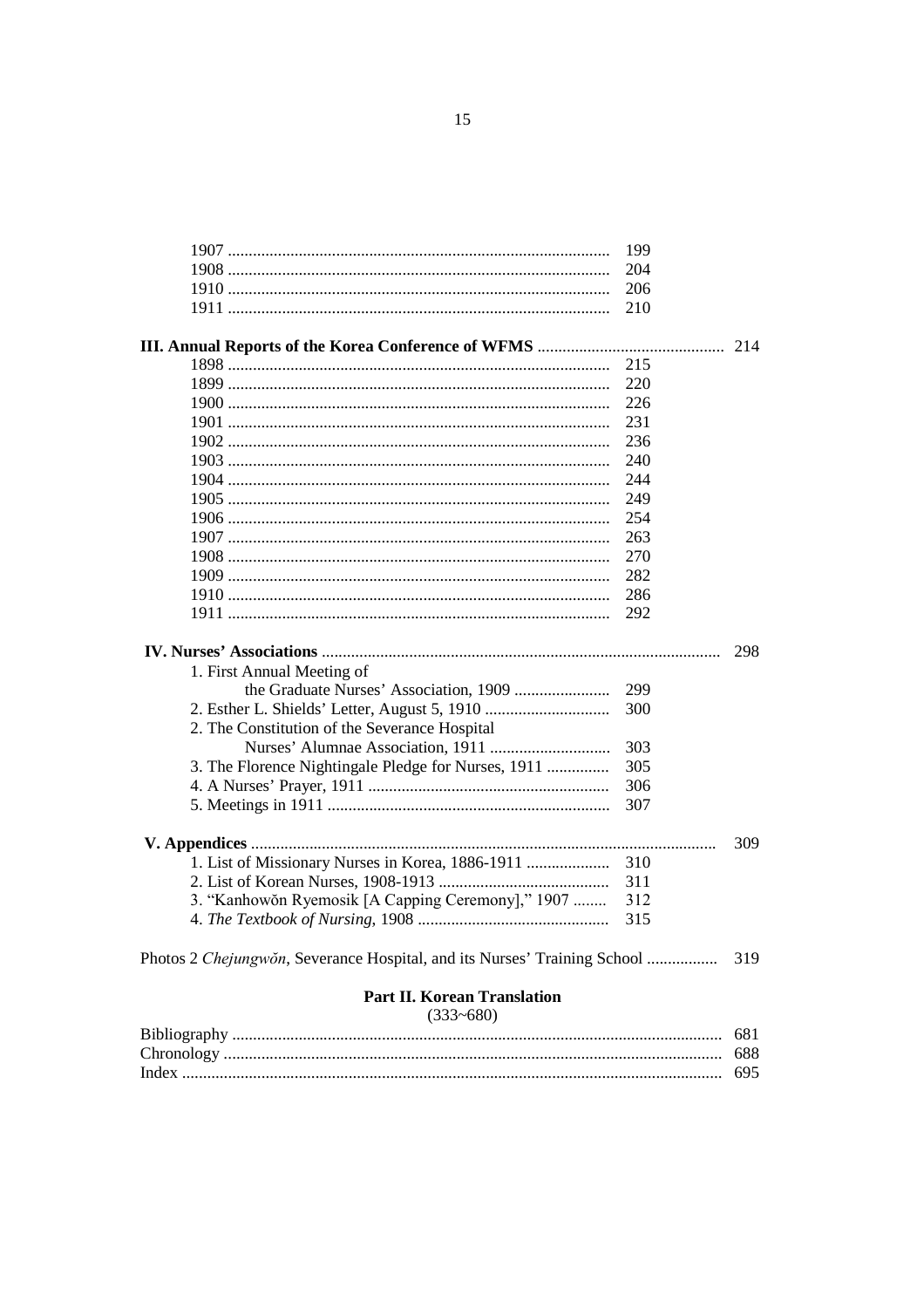#### **FOREWORD**

Nursing education in Korea was founded at the Nurses' Training School of *Pogunyŏgwan*, the first women's hospital in Seoul, in December of 1903, at a time when most women were suffering under the yoke of feudalist patriarchy. The stories of the first two Korean nurses, Martha Kim and Grace Yi vividly portray the bleak status of women at that time. Martha was abused by her husband, leaving her without the fingers and thumb of her right hand and missing a portion of her nose. Her husband subsequently abandoned her, taking her children with him. After being baptized, she received nursing education while working at the hospital. Later she played a pivotal role in training of many young Korean women as nurses. Grace, a handicapped servant, entered nursing education after long treatments at *Pogunyŏgwan*. When a Methodist local evangelist proposed to her in the presence of the doctor, she, after one month consideration and dialogue with him by asking a set of questions, finally expressed her sincere approval to him, on the condition of "equal partnership between spouses geared towards concurrent performance of studies and works." After she married, she had a very full life as a successful career woman, a good mother, and a supportive wife for her husband who fought for the nation's independence from Japanese colonial rule. Both women were genuine modern women who overcame their given fate and tended to the lives of many people through the professional nursing education and career.

The Korean Nurses Association has been working on the project of "Unearthing Nursing History in Korea" in order to discover and document its honorable tradition and legacy, which may guide its great progress in the future. Dr. Sung-Deuk Oak, professor of Korean Christianity at UCLA, has participated in this project and spared no efforts in collecting historical materials from various archives and libraries at home and abroad, for their compilation, translation, and annotation. I would like to express my deep gratitude to Professor Oak for all of his efforts in making this first volume and other forthcoming volumes.

This book carries personal records, correspondences, and the reports of missionary nurses and medical missionaries, who contributed considerably to the introduction and development of nursing and nursing education in Korea, as well as articles in academic journals, mission magazines, and newspapers. They account for in detail how Korean nurses were selected, educated, and engaged in nursing practice at the turn of the twentieth century in Korea. It also provides some important historical documents regarding the organization of the first Nurses' Associations from 1908 to 1911.

As this first volume compiles historical materials of the medical and nursing work done by Western, Japanese, and Korean women from 1886 to 1911, I hope they will be used not only for nursing history, but for various academic disciplines across history, women's studies, sociology, theology, and etc.

The Korean Nurses Association will continue this "Unearthing Nursing History" project. We hope that many vigorous young scholars, inspired by this project, will emerge and continue the in-depth study of nursing history in Korea, which is indispensable for the upgrading of the nursing work in Korea.

> July 25, 2011 (In the centennial year of the organization of the fist Korean nurses' association and on the 140th anniversary of the birth of Margaret J. Edmund) Kyung Rim Shin, RN, Ed. D., FAAN President of the Korean Nurses Association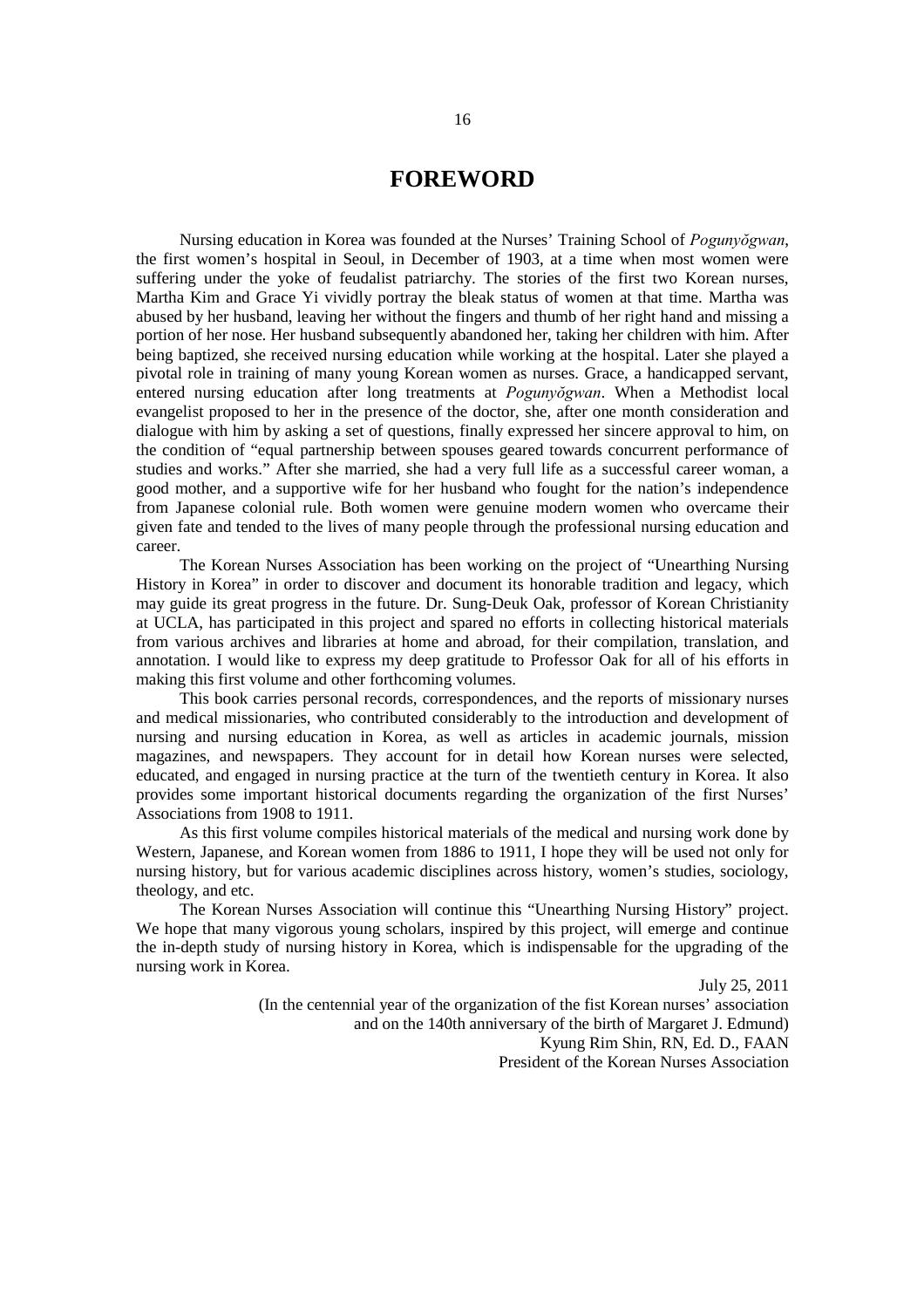#### **PREFACE**

This is the first of the five-volume series *Sources of Nursing History in Korea*, 1886-1945, a project granted by the Korean Nurses Association. Covering the early modern period from 1886 to 1911, it focuses on the earliest stories of the Protestant missionary nurses' service and their education of Korean nurses in Seoul. The rest volumes will cover their multifaceted development under the colonial government from 1910 to 1945. And another volume of the pictorial history is to be published soon, which will reveal vivid images of the rich history of nursing in Korea.

#### MAJOR EVENTS OF THE EARLY MODERN NURSING IN KOREA

A number of Western missionary nurses did the pioneer nursing work in Korea with great devotion and success. The first foreign nurse who worked in Korea was Miss Annie J. Ellers of Boston University Medical College and a graduate of the Training School for Nurses of Boston City Hospital. She came to Seoul in 1886 and worked at the Royal Korean Hospital, *Chejungwŏn* (which was established in April 1886 as the first modern government hospital with American medical missionary Dr. Horace N. Allen in charge). In 1895~1897 Miss Anna P. Jacobson, a Norwegian graduate of the Portland General Hospital Nurses' Training School, worked in Seoul, dying after a short service. In 1897 Miss Esther L. Shields, a graduate of the Philadelphia General Hospital Nurses' Training School, began work, and in 1906 opened the training school for Korean nurses at Severance Hospital with the help of Miss Margaret J. Edmunds. Before that, in December of 1903, Miss Edmunds established the first Nurses' Training School at *Pogunyŏgwan*. The first two Korean nurses―Mrs. Grace Yi and Mrs. Martha Kim―were graduated in 1908 from this school after being trained under Miss Edmunds and Miss Alta Morrison. As a result, from 1908 to 1934, 60 Korean graduate nurses were produced from the Methodist women's hospital *Pogunyŏgwan* and 245 from the cooperation among the Presbyterian and Methodists missions from Severance Hospital in Seoul and *Kwanghyenyŏwŏn* in P'yŏngyang.

The major events in this volume are as follows:

|                | October 8, 1886 Miss Annie Ellers, of the PCUSA, began to work at the department of women of the |
|----------------|--------------------------------------------------------------------------------------------------|
|                | Government Hospital, Chejungwŏn, as its first female doctor and nurse                            |
|                | November 1888 Miss Meta Howard, the first Methodist female doctor, of the WFMS of the MEC,       |
|                | established the first women's hospital, <i>Pogunyogwan</i> , in Seoul                            |
| October 1891   | Miss Gertrude Heathcote, of the English Church Mission, arrived in Seoul as the first            |
|                | active graduate nurse and worked at the Hospital of St. Peter                                    |
| April 1895     | Miss Anna P. Jacobson, the first regular Presbyterian nurse, arrived in Seoul                    |
| October 1897   | Miss Esther L. Shields, the second Presbyterian nurse, arrived in Seoul                          |
| March 1903     | Miss Margaret J. Edmunds, the second Methodist nurse, arrived in Seoul                           |
| December 1903  | Miss Edmunds established the first Nurses' Training School [hereafter NTS]                       |
|                | at Pogunyŏgwan                                                                                   |
| Jan. 25, 1906  | The first capping ceremony at <i>Pogunyogwan</i> NTS for Grace Yi and Martha Kim                 |
| September 1906 | Miss Shields established the Severance Hospital NTS                                              |
| Jan. 30, 1907  | The second capping ceremony of the <i>Pogunyogwan</i> NTS (Ellen Kim and Mattie Chung)           |
| March 1907     | The Korean Government established Taehan Hospital and began to train nurses                      |
| March 20, 1908 | Missionary nurses organized "The Graduate Nurses' Association in Korea"                          |
| June 12, 1909  | The first capping ceremony of the Severance Hospital NTS for Bessie Kim                          |
| Nov. 5, 1908   | The first graduation of the <i>Pogunyogwan</i> NTS (Grace Yi and Martha Kim)                     |
| Dec. 3, 1909   | The second graduation of the <i>Pogunyogwan</i> NTS (Ellen Kim)                                  |
| June 10, 1909  | The first graduation of the Severance Hospital NTS (Bessie Kim)                                  |
|                | The Severance Hospital Nurses' Association was organized (with only Korean nurses)               |
| September 1910 | The Medical School of Governor-General Government Hospital opened the                            |
|                | department of midwifery and nursing                                                              |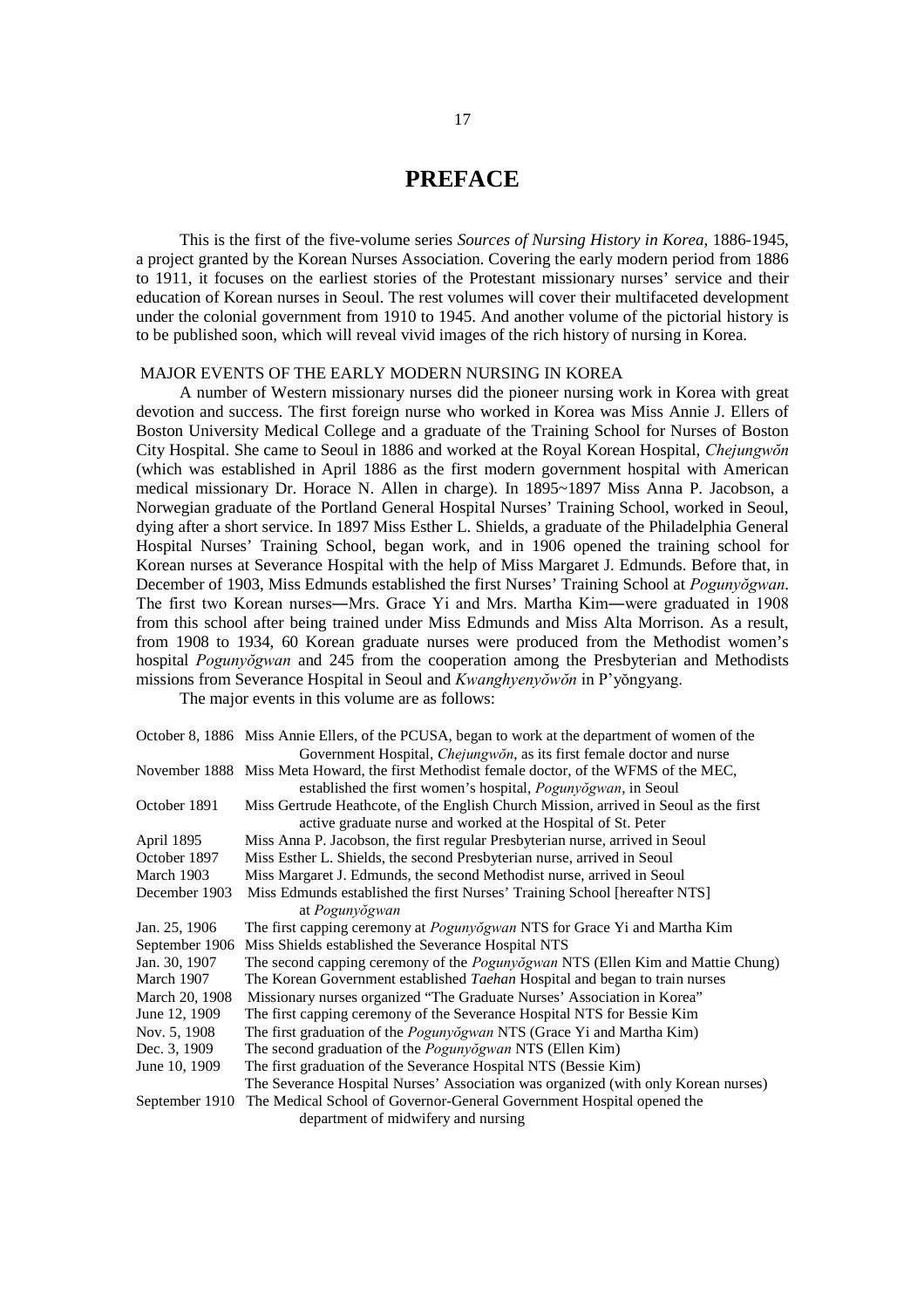|               | TO Venfoci 1700 The unit graduation of the Foguillog wall in 18 (matric Chung)     |
|---------------|------------------------------------------------------------------------------------|
| June 1909     | The second graduation of the Severance Hospital NTS (Sinsong Kim, Wonsuk Cho,      |
|               | Yŏngsin Pak)                                                                       |
| June 17, 1910 | The Severance Hospital Nurses' Alumni Association was organized                    |
| Oct. 27, 1911 | The Severance Hospital Nurses' Association, composed of Methodist and Presbyterian |

November 1908 The third graduation of the *Pogunyŏgwan* NTS (Mattie Chung)

Korean nurses, was organized. Eleven Korean nurses attended its first meeting The Graduate Nurses' Association changed its name into "The Western Graduate Nurses' Association in Korea"

As this chronology suggests, nursing education, which started at the nurses' training schools of the Methodist and Presbyterian hospitals in Seoul from 1904 to 1906, developed in an environment of "all practicable cooperation" between the two schools. These two hospitals decided to form an "organic union" in 1905, as a part of the establishment of the one "Christian Church in Korea 대한예수교회," which was the goal of the Council of Evangelical Protestant Missions in Korea. This vision was not realized due to the different policies of the home boards and churches. Nevertheless, the "practicable union" enabled the missionary nurses and doctors to work together to train Korean nurses at these two hospitals. Furthermore, Severance Hospital became an ecumenical institute in 1915 and Presbyterian and Methodist nurses cooperated in nursing education, beginning in 1917. At the same time, the first two nursing schools integrated the nursing systems developed in the United Kingdom, the United States, China, and Japan with due concern for Korean customs in medical treatment, and shared their curriculum and teachers and exchanged students for mutual training. This method of combination and cooperation produced the first graduate Korean nurses from 1908 to 1911.

Above all, the earliest nurses' associations, organized from 1908 to 1911, are the *de facto* origins of today's Korean Nurses Association. They were "the Graduate Nurses' Association in Korea"(1908), "the Severance Hospital Nurses' Alumni Association" (1910), and "the Severance Hospital Nurses' Association" and "the Western Graduate Nurses' Association in Korea" organized on the same day of October 27, 1911. The last two associations continued to exist until 1923 when "the Chosŏn Nurses' Association" was organized by Korean nurses and then "the Western Graduate Nurses' Association in Korea" was integrated into "the Chosŏn Nurses' Association" in 1925. This Chosŏn Nurses' Association was reorganized into today' Korean Nurses Association after the liberation in 1945. Therefore, the contemporary Korean Nurses Association originated indirectly from "the Graduate Nurses' Association in Korea"(1908) and directly from "the Severance Hospital Nurses' Association" (1911). The publication of this first volume of the series, hence, has such a significance of celebrating the centennial of the organization of the first Korean nurses' association in 1911.

#### PLANNING

When I participated in the conference on Horace G. Underwood held at Yonsei University, Seoul, in April of 2010, the Korean Nurses Association asked me to collect the primary sources of the early Korean nursing history at the archives of the United States, to edit and translate two or three volumes of its sources, and to search for the descendents of the earlier missionary nurses, if possible, and those of Margaret J. Edmunds who established the first nursing school in Korea in 1903. The KNA history team had already launched the project of "Unearthing the Nursing History" of the Association and collected many available materials in Korea. They thought that I would be the right scholar for this project. President Dr. Shin Kyung Rim emphasized the significance of the project and promised full support of my research endeavors. As I wrote the drafts of the history of Christian medical work in Korea about twenty five years ago when available historical materials were very limited, and have waited for an opportunity to rewrite it, I thought that the KNA project would be a good start for the rewriting of those earlier drafts. However, the uncertainty in finding enough materials for the compilation of two volumes and the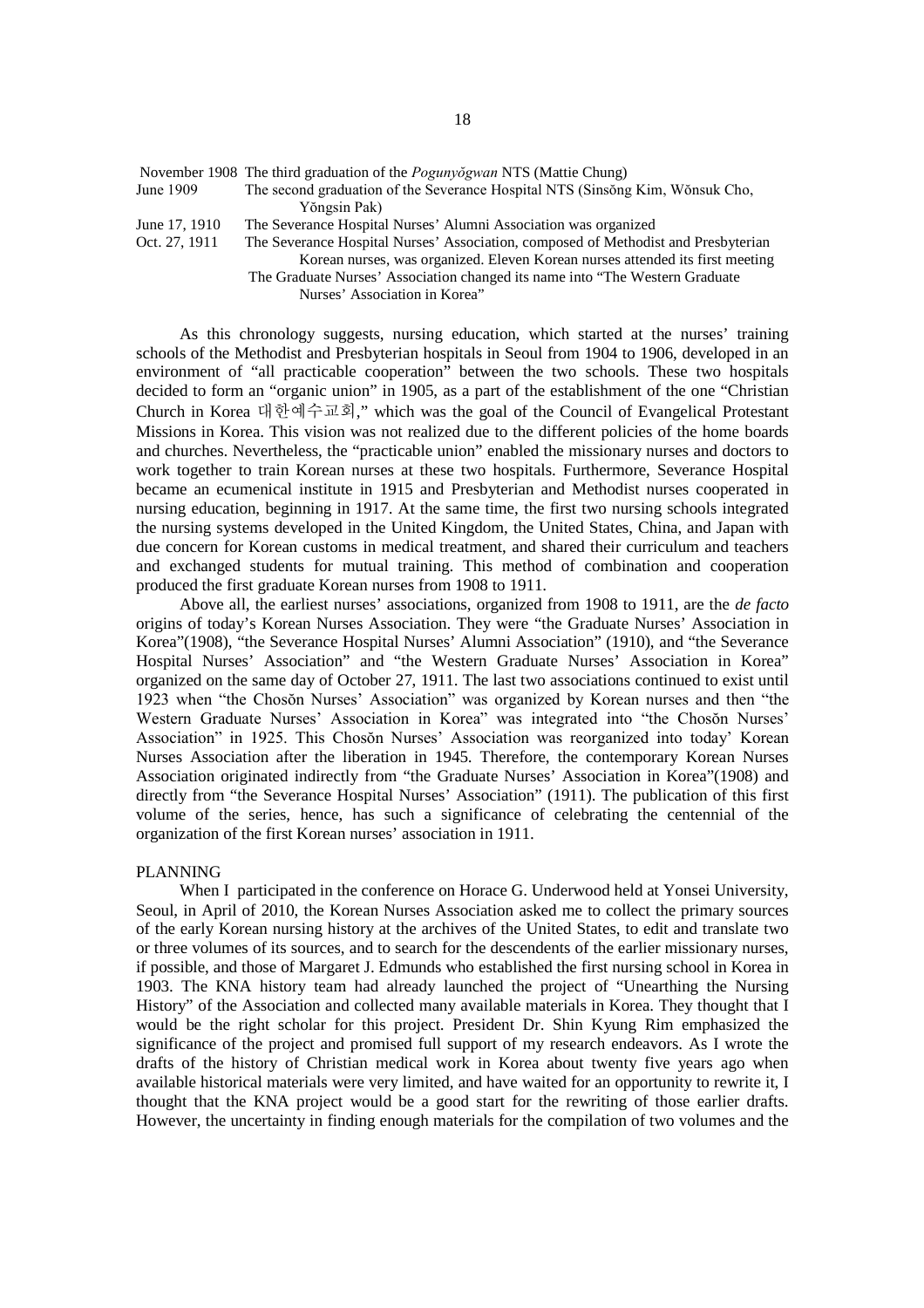academic pressure as an assistant professor facing tenure review, made me hesitant to commit to the project. However, after finding two of Mrs. Margret Edmunds Harrison's grandchildren by way of research, e-mails, and phone calls, I submitted a research trip proposal to the KNA.

#### COLLECTING THE SOURCES

The KNA funded my research trip and following works from start to finish, though they did not know how much material I could collect. I visited many libraries and archives in Pennsylvania, New Jersey, New York, and Connecticut over a period of a month in the summer. And another trip in the fall also led me to valuable documents. I was lucky enough to make photocopies of three boxes worth of primary sources―personal letters, diaries, reports, magazine articles, annual reports, tracts, books, and etc.―in addition to many photos. It took more than six months for me to sort out and edit these original sources and then several months to translate them into the Korean language.

#### ACKNOWLEDGEMENTS

I could not have finished this first volume without the moral support of professor Shin Kyung-Rim, president of the KNA, whose sense of history, tremendous drive, and decisive courage set this project on its way and guided its progress to the end. Dr. Lee Hea-Young and Ms. Pak Sung-hee of the Institute of Health Policy of the KNA have continuously helped me with various practical matters. And Dr. Lee Bang-weon, a researcher of the same Institute, also facilitated my project with her research and collection of primary materials.

I would like to express my deep gratitude to librarians and archivists who provided me with great assistance during my research. Frances Lyon-Bristol, reference archivist of the General Commission on Archives and History, the United Methodist Church, at the Drew University, Madison, NJ, and other staff there aided my continuous requests for archival materials with kind willingness and professional skillfulness. I appreciate the valuable help of Martha Smalley, special collections librarian of the Day Mission Library, Yale Divinity School, New Haven, CT and Dr. Ruth T. Cameron, special collection librarian, and Ms. Betty C. Bolden of Burke Library, Union Theological Seminary in New York. I cannot thank enough Mr. Kenneth Henke, special collection librarian of Princeton Theological Seminary, who helped me find Esther L. Shields Papers. It was a great joy to see her manuscripts in the last moments of my trip.

I owe a special debt of gratitude to Dr. Samuel Hugh Moffett and Mrs. Eileen Flower Moffett, who kindly invited me their home and presented their collections of missionary photos of Korean Christianity and allowed me to scan them for the future use. Some pictures in this volume and future volumes are from this Moffett Collections. My special thanks should go to Mrs. Susan Harrison Bradarich, granddaughter of Margaret Edmunds Harrison, who kindly donated family albums and photos to the KNA, which I could use freely here. Professor Park Hyong-woo, director of Tong'ŭn Medical Museum of the Severance Hospital, also permitted me to use scanned images of the first textbook of nursing in Korean, published in 1908.

#### STRUCTURE OF THE BOOK

The first volume covers the period from 1886 to 1911. The first part is the original primary sources, and the second is their translation. It starts with the letters of Miss Annie Ellers who was appointed to the Korean Government Hospital, *Chejungwŏn*, as the first missionary nurse and female doctor in 1886, and ends with the articles on the Severance Hospital Nurses Alumni Association in 1911. Some documents were written after 1911, yet they are included here because they describe the events and situation of the earlier period.

Part I "Personal Documents" is a collection of primary sources written by twenty-three missionary nurses and doctors and a Korean nurse, who worked in nursing work or nursing education in Korea from 1886 to 1911. Their personal file records of the mission boards, mission letters, reports, essays, magazine articles, memos, and obituaries are edited chronologically in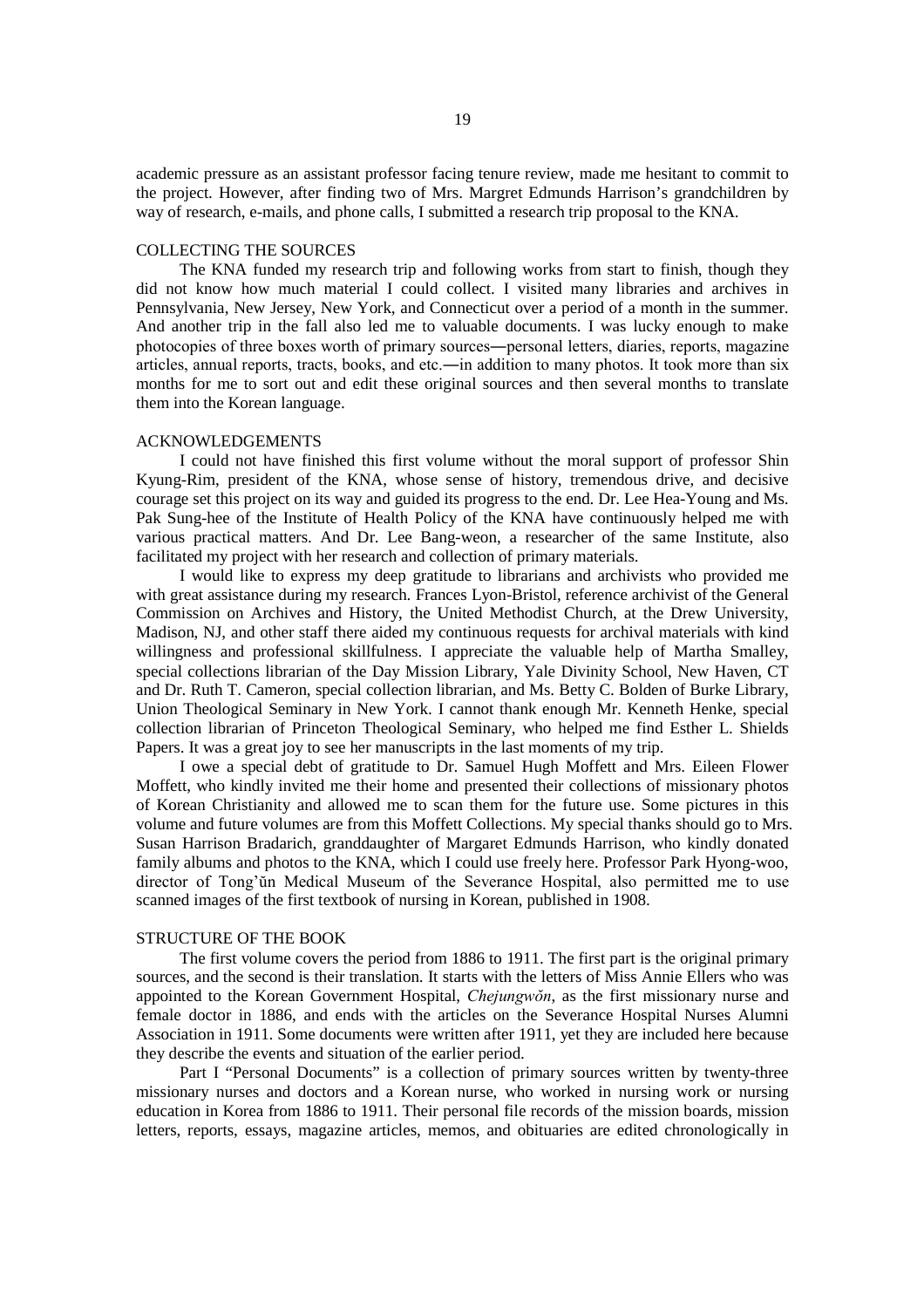each person's section. The materials of the female medical doctors are included, for they will reveal more aspects of the nursing work in early modern Korea. Most materials are of missionaries, except those of Bessie Kim, because the first Korean nurses graduated from the training school in 1908 and they had not left many writings up to 1911.

Part II "Articles" are the magazines and newspapers articles on the nursing work in Korea, not written by those who were listed in Part I, but by others. They are selected mostly from the Christian English periodicals published in the United States, Korea, and China. Some articles came from the Korean weekly newspapers such as *Tongnip sinmun*, *Taehan k'ŭrisŭdoin hoebo, Kŭrisŭdo sinmun,* and *Yesugyo sinbo* or Korean monthly magazines like *Korean Repository*, *Korea Review, Korea Field, Korea Methodist, Korea Mission Field, Sinhak wŏlbo, and Kajŏng chapchi*.

Part III "Annual Reports" are those of the Women's Hospital, its Nurses' Training School, and the East Gate Dispensary in Seoul, run by the Korea Mission of the WFMS, from 1899 to 1911. Some annual reports of these institutions before 1898 can be found in the personal reports of Part I.

Part IV "Documents of the Nurses' Association" consist of the minutes of the "Graduate Nurses Association in Korea" organized by missionary nurses in 1908; the constitution of the "Severance Hospital Nurses Alumni Association" organized in 1911, and its "The Florence Nightingale Pledge for Nurses" and "A Nurses' Prayer" in 1911, and an article about the annual meeting of the "Severance Hospital Nurses Association" in 1911 during which Presbyterian and Methodist Korean nurses met. These materials reveal that these first nurses' associations, organized in 1908 and 1911, were the historical root of the Korean Nurses' Association organized in 1923 and today's Korean Nurses Association.

Appendices have a list of Western nurses (1886~1911), a list of Korean nurses (1908~1914), a photocopy of a Korean article on the second capping ceremony in 1907, and photocopied pages of the first Korean textbook on nursing printed in 1908. In addition, Chronology of nursing work in Korea (1886~1911), Bibliography, and Index will help readers find some sources that they are interested in.

#### **PHOTOS**

All the pictures and images in this book are collected by the writer and each one has permission to be used here from either the libraries and archives or their individual owner. Therefore, these photos cannot be used in any form and format without the permission of these copyright holders who are listed on page 1. If the pictures came from non-copyrighted sources, such as old magazines before 1920, I labeled its original sources. When the original documents contained the pictures, I edited them in the English texts. Sometimes I added some other pictures in the Korean texts to help readers to understand the contents visually.

#### **TERMS**

The Korean term for "a nurse" in this volume is "kanhowŏn 간호원 看護員" instead of "kanhobu 간호부 看護婦" which was a Japanese term and used beginning in 1910 in Korea. During the colonial period, two terms were used at the Christians hospitals, though the official name for a nurse was "kanhobu." Therefore the Korean term for "nurses" in the name of the Severance Hospital Nurses Training School changed from "kanhowŏn" in 1906 to "kanhobu" in 1911. There were five kind of nurses in Seoul around 1910: probationers (for two months: 學習 看護員), junior nurses (for three years without a cap: 後進看護員), senior nurses (for three years with a cap: 先進看護員), graduate nurses (委任看護員), and superintendent (看護員長).

The Korean name of the "Nurses' Training School" of *Pogunyŏgwan* in 1903 and Severance Hospital in 1906 is used here "kanhowŏn yangsŏng haggyo 간호원양성학교" based on the following three documentary evidence. In 1906 the Nurses' Training School of the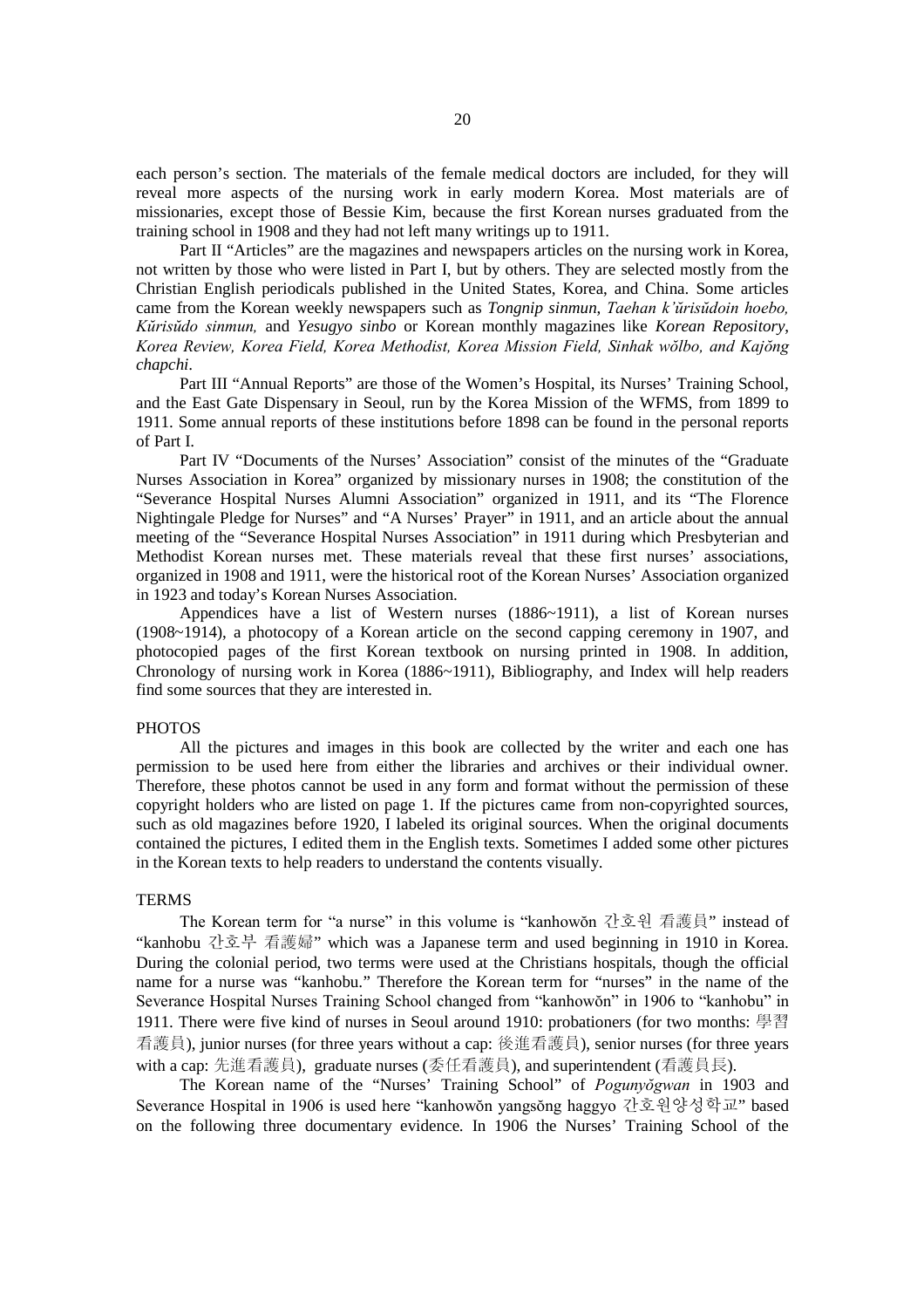*Pogunyŏgwan* was mentioned as "kanhowŏn yangsŏng haggyo" by an article of *The Kajŏng chapchi* [Home Magazine]; in 1907 George H. Jones made a speech at the second cappting ceremony of Pogunyogwan and his article in his church monthly magazine *Sinhak Wŏlbo* called the school "보구녀관 간호원양성학교"; and the Nurses' Training School of the Severance Hospital was mentioned as "세브란스병원 간호원양성학교" in 1910 by Korean nurses' letter. The "Superintendent" of these schools are translated into "kangowŏnjang 간호원장" because they were head of the hospital nurses as well as the training school. At the same time, as Jones in the same article used "yemosik 禮帽式" for the capping ceremony and "예모(禮帽) " for a nurse's cap, this volume used them instead of "kagwansik 加冠式" or "kwan 冠."

"The Graduate Nurses' Association in Korea" organized in 1908 is translated into "Taehan chorŏp kanhowŏnhoe 대한졸업간호원회" instead of "Chaesŏn chorŏp kanhobuhoe 재선졸업간호부회" (which was assumed from the title of "Chaesŏn sŏyangin chorŏp kanhobuhoe" reorganized in 1911). As the terms "Chosŏn 朝鮮" (for "Korea") or "chaesŏn 在鮮" (for "in Korea") began to be used after the Japanese annexation of Korea ("Taehan 大韓") in August 1910, the documents produced in the colonial period (1910~1945) used the title "Chaesŏn sŏyangin chorŏp kanhobuhoe" and retroactively used the title "Chaesŏn chorŏp kanhobuhoe" when they wrote that it was organized in 1908. Now this anachronism should be corrected. When some Korean graduate nurses organized their own Korean Nurses' Association in October 1911, missionary and Western nurses changed the name of their association from "the Graduate Nurses' Association in Korea" into "the Western Graduate Nurses' Association in Korea"

This book uses "yŏjabyŏngwŏn 여자병원" (not "yŏsŏng byŏngwŏn 여성병원") for a "woman's hospital," whose meaning was a general hospital for women, not an obstetrics and gynecologyhospital. On the other hand, Methodism/Methodist and Presbyterianism/Presbyterian are translated into "Kamnihoe 감리회" and "Changnohoe 장로회" instead of "Kamnigyo" and "Changnogyo." Foreign mission "Board" or "Society" in New York, "Mission" in Seoul, and "Station" in major cities in Korea are respectively translated into "sŏngyobu 선교부," "sŏnggyohoe 선교회," and "sŏngyojibu 선교지부." Therefore, the Woman's Foreign Mission Society of the Methodist Episcopal Church is translated into "Pukkamnihoe yŏja haeoe sŏn'gyobu 북감리회 여자해외선교부" in Korean.

As I have done all the work of collecting, editing, translating, and annotating the documents and of correcting the manuscripts of this volume, any error in typescripts, copyrights, compilation, and translation, belong to me alone. As the final manuscripts should be submitted to the printer by the end of May in order to be published in June, I had to rush to complete the final drafts. However, the delay of its publication for a month enabled me to do some more corrections and revisions for a better shape of the volume.

Through the four volume series of the *Sources of Nursing History in Korea*, I hope that not only many hidden stories of nursing work will be known to the public, but also the heritage of the practicable cooperation among hospitals and nursing schools will be revived for the future development of nursing in Korea. Furthermore, I hope that this series will become inspirational sources for those who plan to reinterpret and rewrite the medical history in Korea from the perspective of female nurses and doctors.

> July 25, 2011 Sung-Deuk Oak Dongsoon Im and Mija Im Scholar Associate Professor of Korean Christianity University of California Los Angeles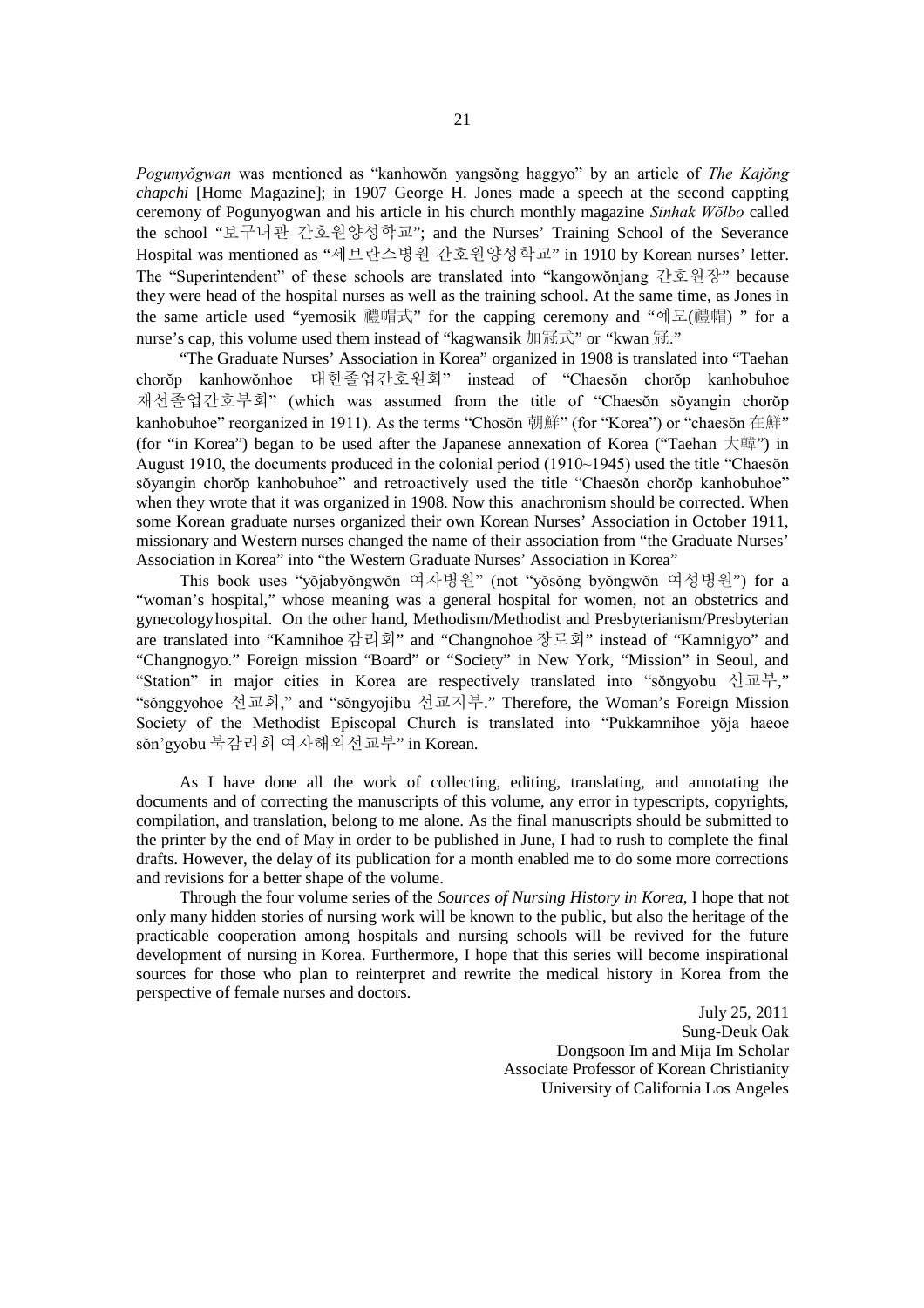### **ABBREVIATIONS**

| AJN          | American Journal of Nursing                                                                                                                                                                  |
|--------------|----------------------------------------------------------------------------------------------------------------------------------------------------------------------------------------------|
| <b>BFM</b>   | Board of the Foreign Missions                                                                                                                                                                |
| <b>CRKM</b>  | The Correspondence and Reports of the Board of Foreign Missions of the<br>Presbyterian Church of the USA, 1833-1911, Korea Missions. Philadelphia:<br>Presbyterian Historical Society, 1957. |
| <b>KMF</b>   | Korea Mission Field                                                                                                                                                                          |
| <b>KNA</b>   | <b>Korean Nurses Association</b>                                                                                                                                                             |
| <b>MEC</b>   | Methodist Episcopal Church                                                                                                                                                                   |
| <b>MECS</b>  | Methodist Episcopal Church, South                                                                                                                                                            |
| <b>MRW</b>   | Missionary Review of the World                                                                                                                                                               |
| <b>NJPC</b>  | <b>Nursing Journal of Pacific Coast</b>                                                                                                                                                      |
| <b>PCUS</b>  | Presbyterian Church in the United States                                                                                                                                                     |
| <b>PCUSA</b> | Presbyterian Church in the United States of America                                                                                                                                          |
| <b>PHS</b>   | Presbyterian Historical Society, Philadelphia, PA                                                                                                                                            |
| <b>PTS</b>   | Princeton Theological Seminary, Princeton, NJ                                                                                                                                                |
| <b>TMM</b>   | Tong'un Medical Museum, Severance Hospital, Yonsei University, Seoul                                                                                                                         |
| <b>UMHC</b>  | United Methodist Historical Center, Drew University, Madison, NJ                                                                                                                             |
| <b>UTS</b>   | Union Theological Seminary, New York, NY                                                                                                                                                     |
| <b>WFMS</b>  | Woman's Foreign Missionary Society                                                                                                                                                           |
| WMF          | Woman's Missionary Friend                                                                                                                                                                    |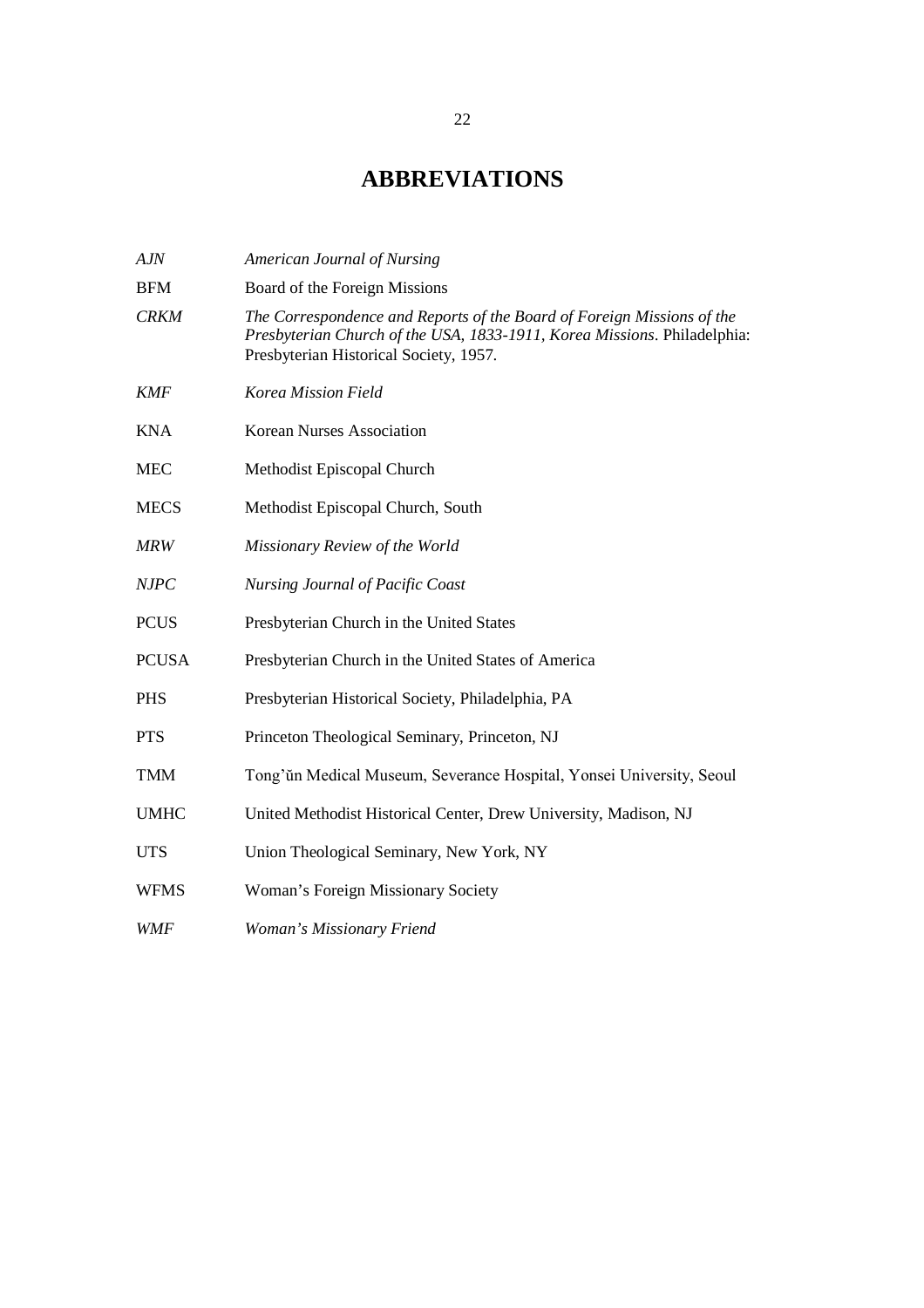# PART I

## ORIGINAL SOURCES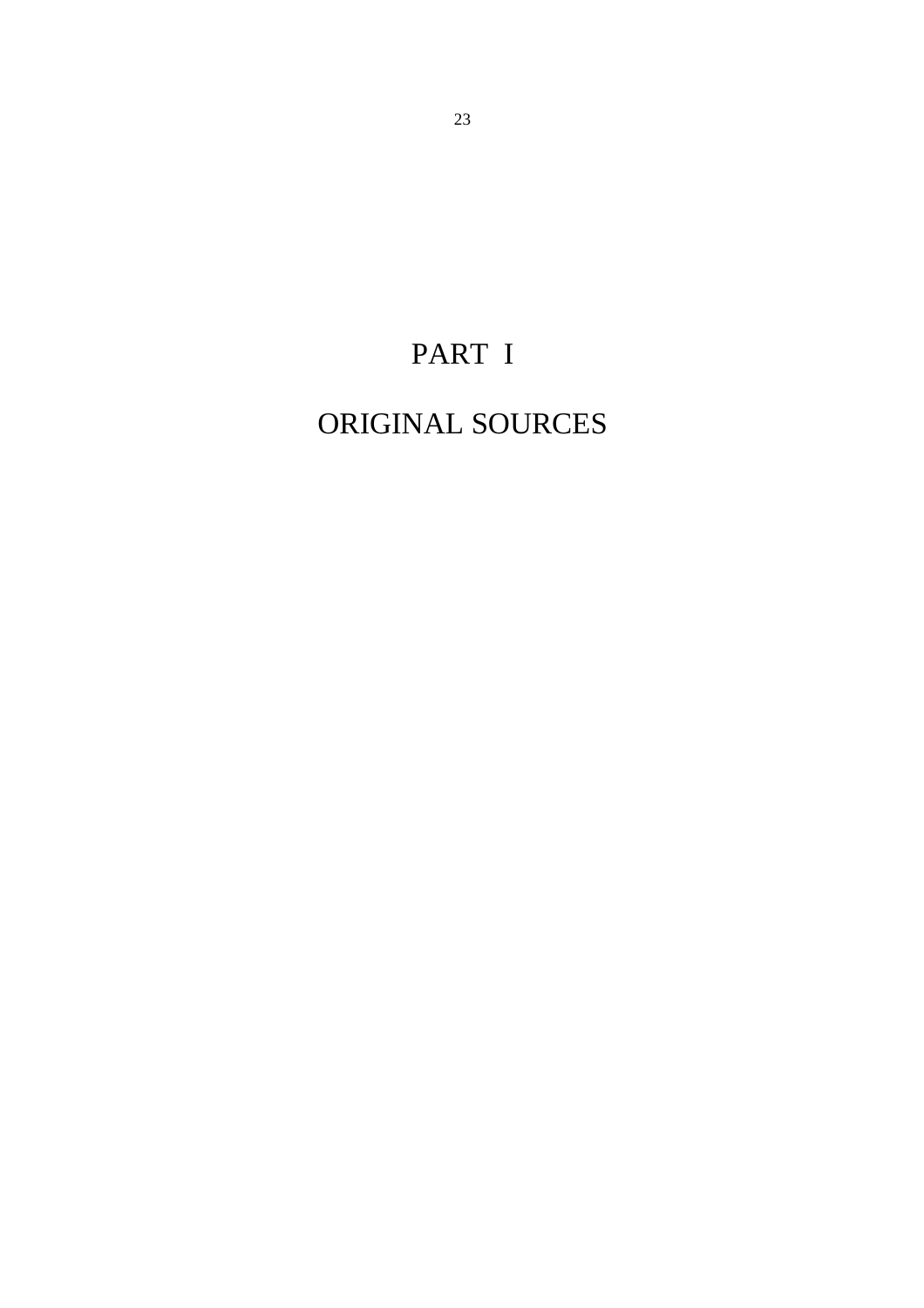### **I.**

### **Personal Documents**

(Letters, Articles, Memoires, and Memos) of Female Missionary Doctors and Nurses in Korea, 1885~1911

> 1. ANNIE J. ELLERS 2. META HOWARD 3. LILLIAS STERLING HORTON 4. ROSETTA SHERWOOD HALL 5. ELLA A. LEWIS 6. GERTRUDE HEATHCOTE 7. MARY MARIA CUTLER 8. ANNA PETEREA JACOBSON 9. ESTHER LUCAS SHIELDS 10. EVA HENRIETTA FIELD 11. EMMA F. ERNSBERGER 12. LILLIAN A. HARRIS 13. ESTHER KIM PAK 14. MARGARET JANE EDMUNDS 15. MARY E. BROWN 16. CHRISTINE H. CAMERON 17. ETHEL E. KESTLER 18. ALTA IRENE MORRISON 19. ELLA P. BURPEE 20. HILDA L. HELSTROM 21. GILBERTA HARRIS 22. LAURA MAY PITTS 23. HELEN FORSYTH 24. BESSIE CARNAHAN KIM